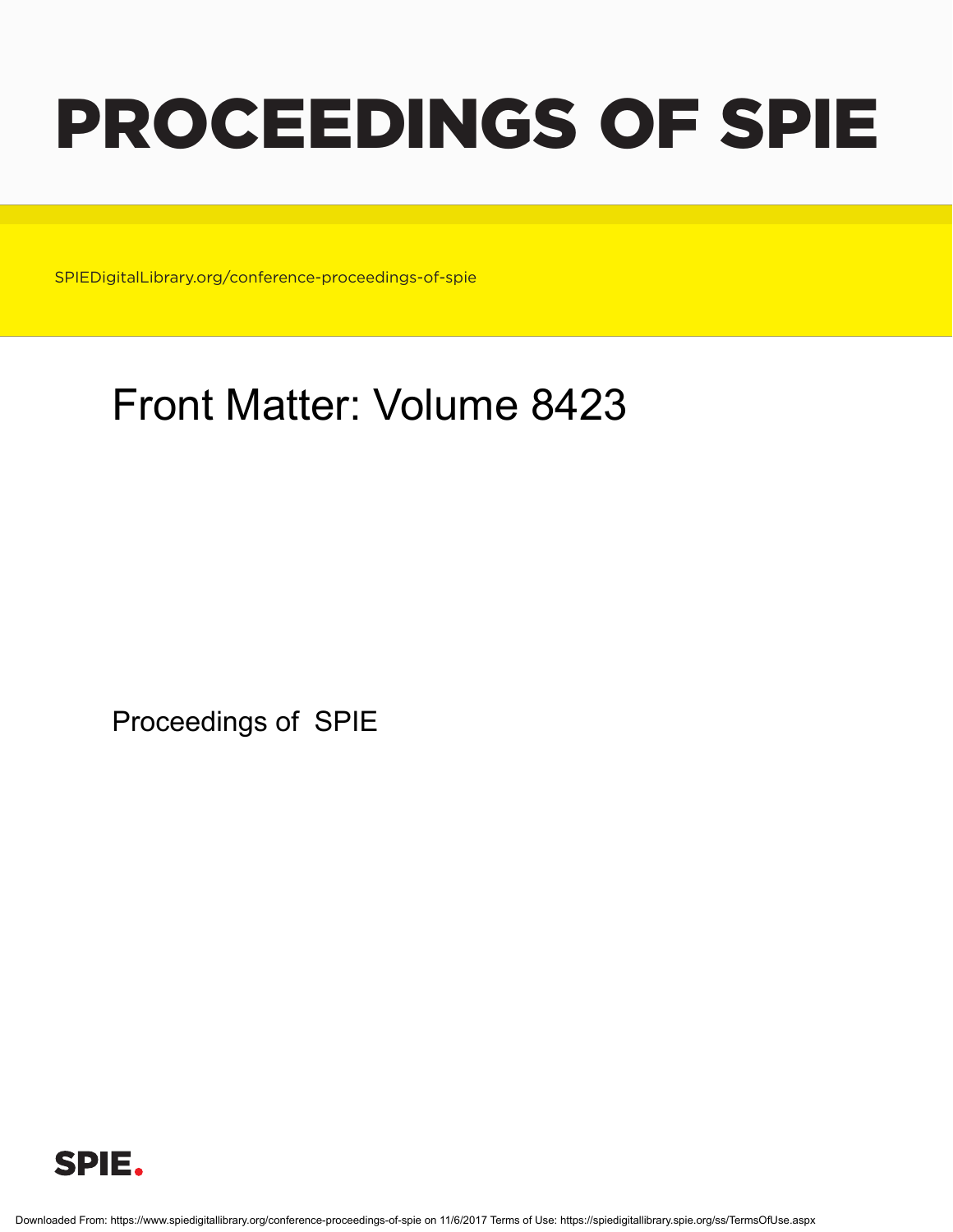# PROCEEDINGS OF SPIE

## *Metamaterials VII*

**Allan D. Boardman Nigel P. Johnson Richard W. Ziolkowski**  *Editors* 

**16–19 April 2012 Brussels, Belgium** 

*Sponsored by*  SPIE

*Cosponsored by*  B-PHOT—Brussels Photonics Team (Belgium) Brussels-Capital Region (Belgium) FWO—Fonds Wetenschappelijk Onderzoek (Belgium) ICO—International Commission for Optics Ville de Bruxelles (Belgium)

*Cooperating Organisations*  CBO-BCO (Belgium) EOS—European Optical Society (Germany) IET—The Institution of Engineering and Technology (United Kingdom) IOP—Institute of Physics (United Kingdom) Photonics4Life (Germany) Photonics@be (Belgium) Photonics 21 (Germany) PromOptica (Belgium)

*Published by*  SPIE

**Volume 8423** 

Proceedings of SPIE, 0277-786X, v. 8423

SPIE is an international society advancing an interdisciplinary approach to the science and application of light.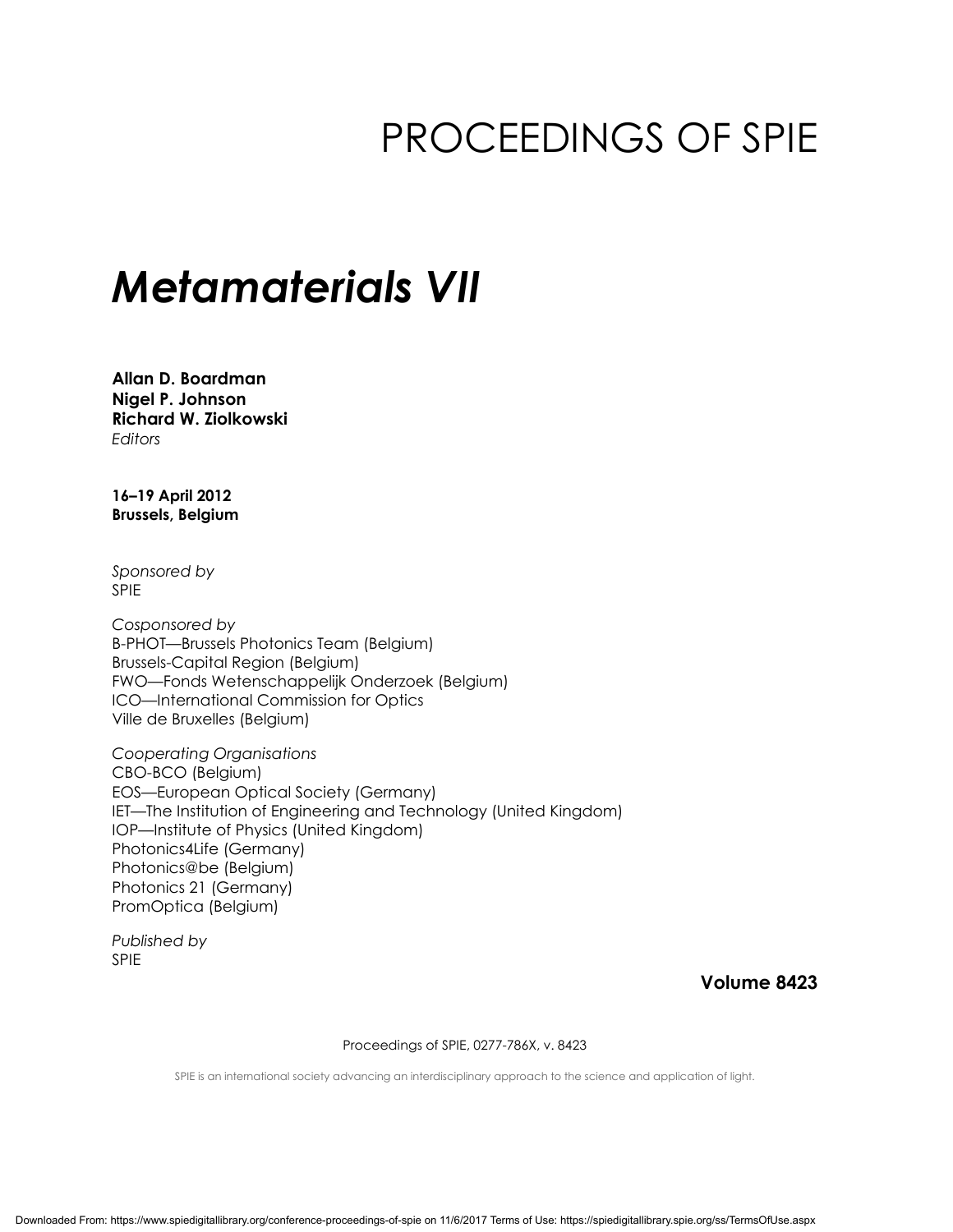The papers included in this volume were part of the technical conference cited on the cover and title page. Papers were selected and subject to review by the editors and conference program committee. Some conference presentations may not be available for publication. The papers published in these proceedings reflect the work and thoughts of the authors and are published herein as submitted. The publisher is not responsible for the validity of the information or for any outcomes resulting from reliance thereon.

Please use the following format to cite material from this book:

 Author(s), "Title of Paper," in *Metamaterials VII*, edited by Allan D. Boardman, Nigel P. Johnson, Richard W. Ziolkowski, Proceedings of SPIE Vol. 8423 (SPIE, Bellingham, WA, 2012) Article CID Number.

ISSN 0277-786X ISBN 9780819491152

Published by **SPIE** P.O. Box 10, Bellingham, Washington 98227-0010 USA Telephone +1 360 676 3290 (Pacific Time)· Fax +1 360 647 1445 SPIE.org

Copyright © 2012, Society of Photo-Optical Instrumentation Engineers

Copying of material in this book for internal or personal use, or for the internal or personal use of specific clients, beyond the fair use provisions granted by the U.S. Copyright Law is authorized by SPIE subject to payment of copying fees. The Transactional Reporting Service base fee for this volume is \$18.00 per article (or portion thereof), which should be paid directly to the Copyright Clearance Center (CCC), 222 Rosewood Drive, Danvers, MA 01923. Payment may also be made electronically through CCC Online at copyright.com. Other copying for republication, resale, advertising or promotion, or any form of systematic or multiple reproduction of any material in this book is prohibited except with permission in writing from the publisher. The CCC fee code is 0277-786X/12/\$18.00.

Printed in the United States of America.

Publication of record for individual papers is online in the SPIE Digital Library.



**Paper Numbering:** Proceedings of SPIE follow an e-First publication model, with papers published first online and then in print and on CD-ROM. Papers are published as they are submitted and meet publication criteria. A unique, consistent, permanent citation identifier (CID) number is assigned to each article at the time of the first publication. Utilization of CIDs allows articles to be fully citable as soon as they are published online, and connects the same identifier to all online, print, and electronic versions of the publication. SPIE uses a six-digit CID article numbering system in which:

- The first four digits correspond to the SPIE volume number.
- The last two digits indicate publication order within the volume using a Base 36 numbering system employing both numerals and letters. These two-number sets start with 00, 01, 02, 03, 04, 05, 06, 07, 08, 09, 0A, 0B … 0Z, followed by 10-1Z, 20-2Z, etc.

The CID number appears on each page of the manuscript. The complete citation is used on the first page, and an abbreviated version on subsequent pages. Numbers in the index correspond to the last two digits of the six-digit CID number.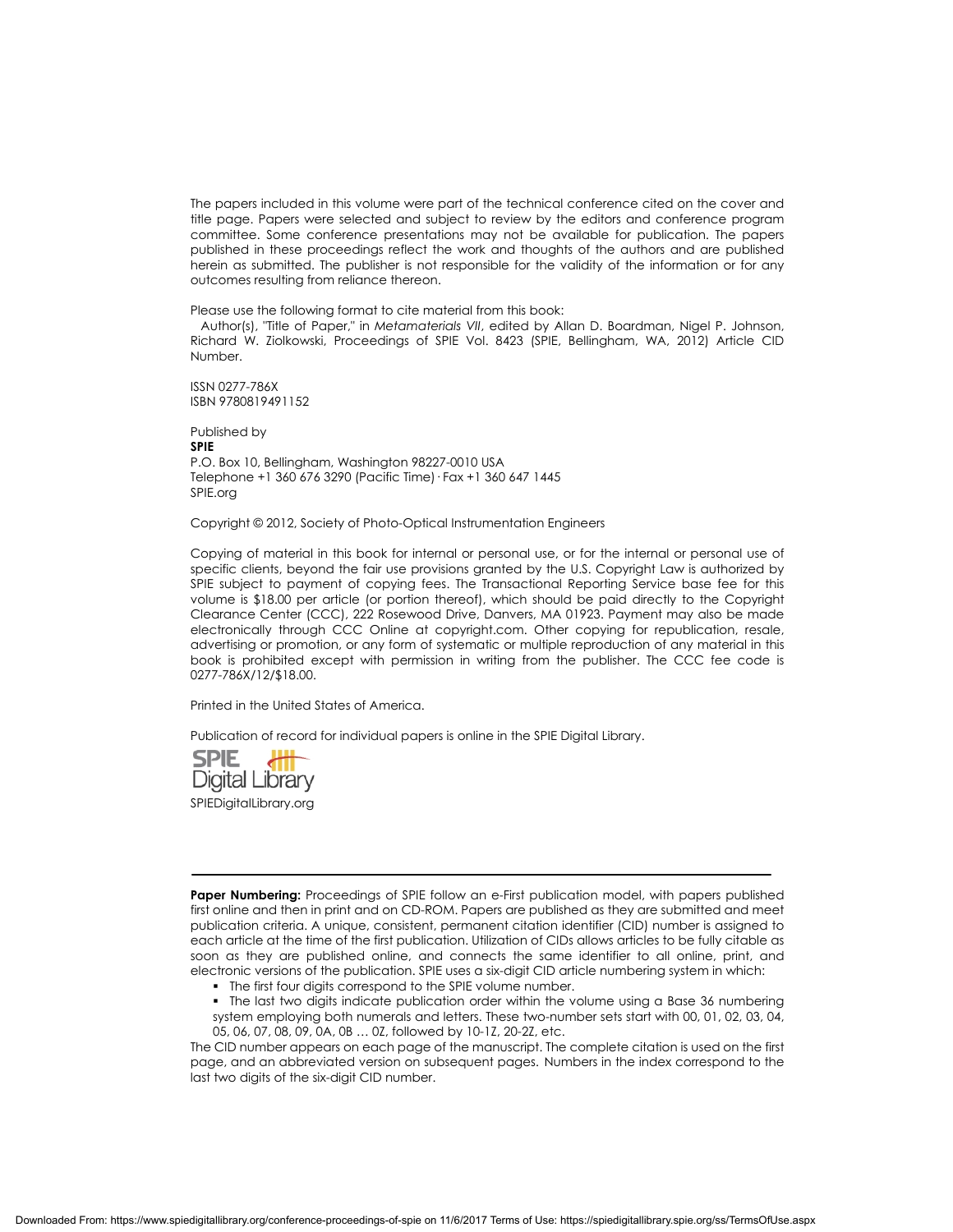### **Contents**

- vii *Conference Committee*
- ix *Introduction*

#### **LENSING/GUIDED OPTICS AND PHOTONIC METAMATERIALS**

- 8423 02 **Science meets magic: photonic metamaterials (Keynote Paper)** [8423-01] E. Ozbay, Bilkent Univ. (Turkey)
- 8423 03 **Metal-dielectric structures for high resolution imaging (Invited Paper)** [8423-02] D. D. Li, D. H. Zhang, Nanyang Technological Univ. (Singapore); C. C. Yan, Xuzhou Normal Univ. (China); Y. K. Wang, Z. J. Xu, Nanyang Technological Univ. (Singapore)
- 8423 04 **The optical Fano resonance in asymmetric dimer metamaterial** [8423-03] N. E. J. Omaghali, V. Tkachenko, A. Andreone, G. Abbate, Univ. degli Studi di Napoli Federico II (Italy) and CNR-SPIN (Italy)
- 8423 06 **Metal-dielectric metamaterials for guided optics applications** [8423-05] A. Lupu, N. Dubrovina, R. Ghasemi, A. Degiron, A. de Lustrac, Institut d'Electronique Fondamentale, CNRS, Univ. Paris-Sud 11 (France)
- 8423 07 **Bandgap isotropy in photonic quasicrystals with low-index contrast (Invited Paper)** [8423-92] A. Andreone, G. Abbate, E. Di Gennaro, P. Rose Thankamani, Univ. degli Studi di Napoli Federico II (Italy) and CNR-SPIN (Italy)

#### **CHIRALITY AND SPECIAL PROPERTIES OF METAMATERIALS**

- 8423 0A **Helical assemblies of plasmonic nanorods as chiral metamaterials (Best Student Paper Award)** [8423-08] A. Christofi, Univ. of Athens (Greece) and National Ctr. for Scientific Research Demokritos (Greece); N. Stefanou, Univ. of Athens (Greece); G. Gantzounis, California Institute of Technology (United States); N. Papanikolaou, National Ctr. for Scientific Research Demokritos (Greece) 8423 0C **Localized modes, Fano resonances, and embedded states in magnetic metamaterials (Invited Paper)** [8423-87]
	- M. I. Molina, Univ. de Chile (Chile) and Ctr. for Optics and Photonics (Chile)

#### **ADVANCED FABRICATION**

 8423 0H **Fabrication of 70nm split ring resonators by nanoimprint lithography** [8423-12] G. J. Sharp, A. Z. Khokhar, N. P. Johnson, Univ. of Glasgow (United Kingdom)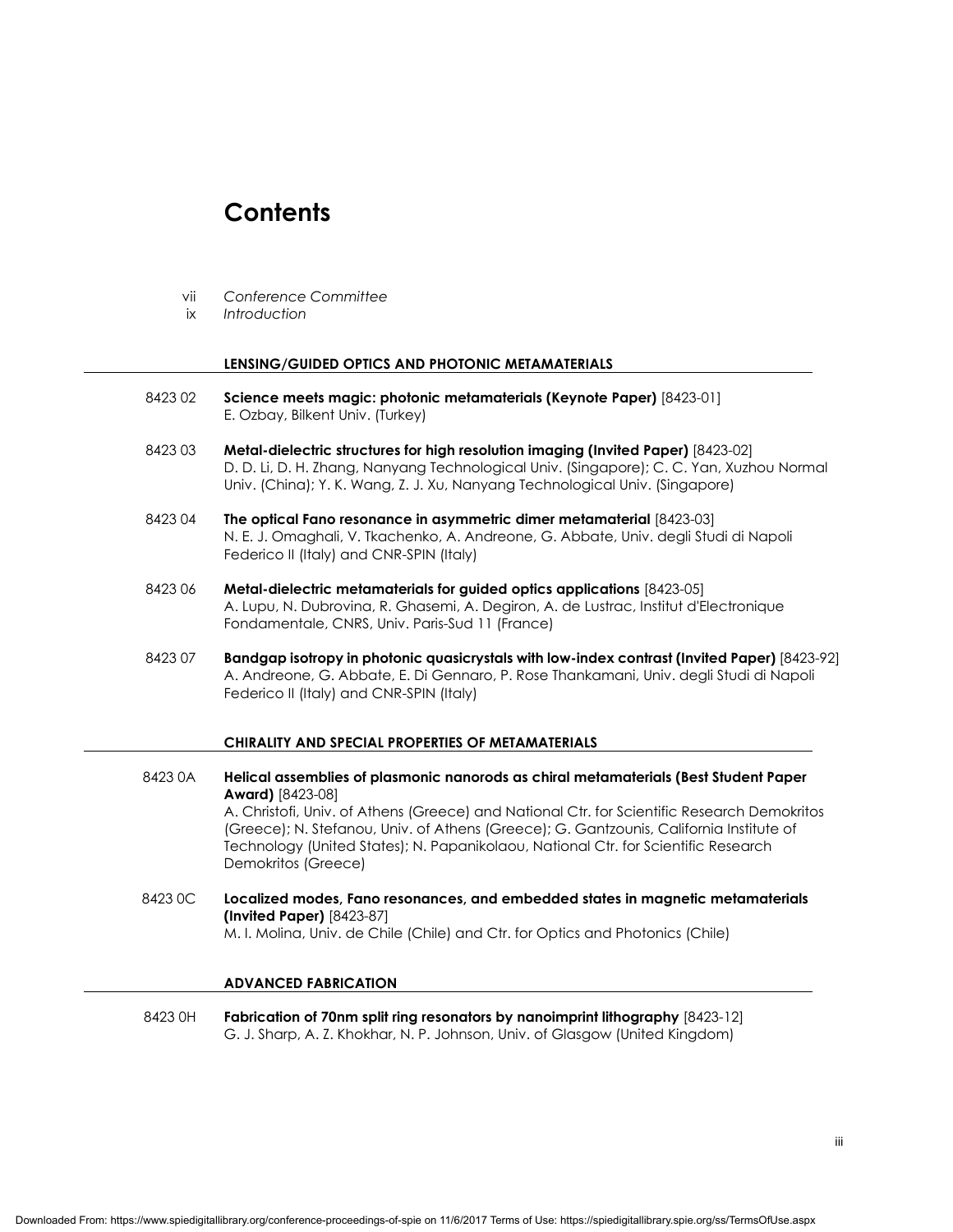- 8423 0I **Left-handed Maxwellian aspects of natural pearl** [8423-13] A. Sarkar, A. Gangopadhyay, A. Sarkar, Bijoy Krishna Girls' College (India)  **SPECIAL/QUANTUM EFFECTS**
- 8423 0O **Metamaterials can suppress Anderson localization of light in one dimension** [8423-17] D. Mogilevtsev, B.I. Stepanov Institute of Physics (Belarus) and Instituto de Física Gleb Wataghin (Brazil); F. A. Pinheiro, R. R. dos Santos, Univ. Federal do Rio de Janeiro (Brazil); S. B. Cavalcanti, Univ. Federal de Alagoas (Brazil); L. E. Oliveira, Instituto de Física Gleb Wataghin (Brazil)

#### **SENSORS/DISPERSION/CONTROL**

- 8423 0Q **Highly sensitive optical detection of organic materials using asymmetric split ring resonators (Invited Paper)** [8423-18] N. P. Johnson, Univ. of Glasgow (United Kingdom); B. Lahiri, Univ. of Glasgow (United Kingdom) and National Institute of Standards and Technology (United States); R. M. De La Rue, Univ. of Glasgow (United Kingdom) and Univ. of Malaya (Malaysia); S. G. McMeekin, Glasgow Caledonian Univ. (United Kingdom)
- 8423 0S **Extremely thin metamaterial absorbers for subterahertz waves: from fundamentals towards applications in uncooled bolometric sensors** [8423-20]

 S. A. Kuznetsov, Novosibirsk State Univ. (Russian Federation) and Budker Institute of Nuclear Physics (Russian Federation); A. G. Paulish, A. V. Gelfand, Novosibirsk State Univ. (Russian Federation) and A.V. Rzhanov Institute of Semiconductor Physics (Russian Federation); M. A. Astafiev, Novosibirsk State Univ. (Russian Federation); A. V. Arzhannikov, Novosibirsk State Univ. (Russian Federation) and Budker Institute of Nuclear Physics (Russian Federation); V. N. Fedorinin, Novosibirsk State Univ. (Russian Federation) and A.V. Rzhanov Institute of Semiconductor Physics (Russian Federation); M. K. A. Thumm, Novosibirsk State Univ. (Russian Federation) and Karlsruhe Institute of Technology (Germany)

- 8423 0U **Diffraction-managed superlensing using metallodielectric heterostructures** [8423-22] C. J. Zapata-Rodríguez, D. Pastor, Univ. of València (Spain); M. T. Caballero, J. J. Miret, Univ. of Alicante (Spain)
- 8423 0V **Subwavelength diffraction-free beams in metallic wire media** [8423-23] J. J. Miret, Univ. de Alicante (Spain); C. J. Zapata-Rodríguez, Univ. de València (Spain); S. Vuković, Univ. of Belgrade (Serbia); D. Pastor, Univ. de València (Spain)

#### **TUNABLE/SWITCHING METAMATERIALS**

 8423 0Y **Thermal and ultrafast optical tuning of ultrathin high-temperature superconducting terahertz metamaterials (Invited Paper)** [8423-26] R. Singh, J. Xiong, D. Roy Chowdhury, H. Yang, A. K. Azad, S. A. Trugman, Q. X. Jia, A. J. Taylor, H.-T. Chen, Los Alamos National Lab. (United States)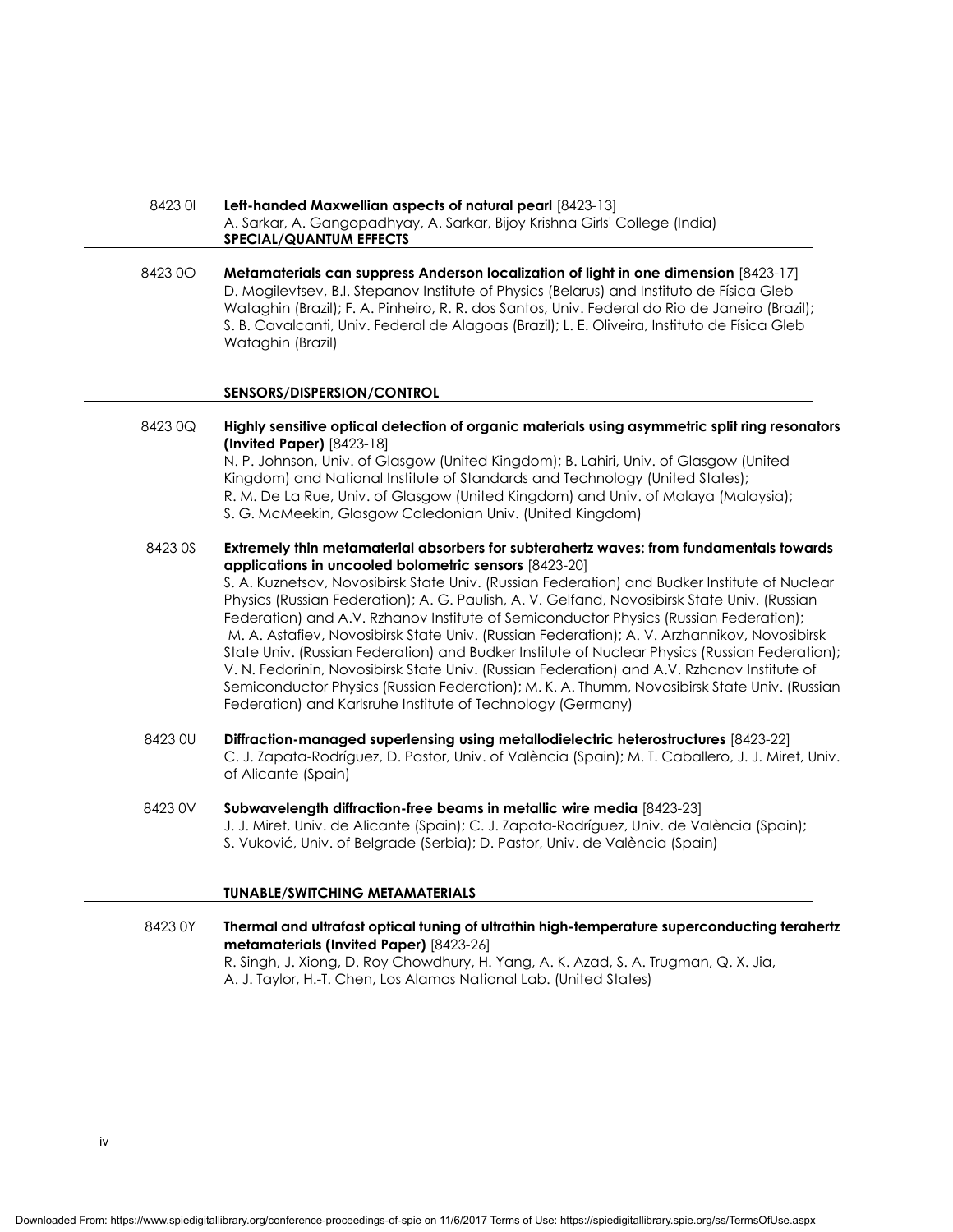#### **PLASMONIC/ACTIVE MEDIA I**

- 8423 11 **Second harmonic hotspots at the edges of the unit cells in G-shaped gold nanostructures (Invited Paper)** [8423-29] V. K. Valev, Katholieke Univ. Leuven (Belgium); E. J. Osley, Univ. College London (United Kingdom); B. De Clercq, Univ. Hasselt (Belgium); A. V. Silhanek, Univ. de Liège (Belgium); P. A. Warburton, Univ. College London (United Kingdom); O. A. Aktsipetrov, Lomonosov Moscow State Univ. (Russian Federation); M. Ameloot, Univ. Hasselt (Belgium); V. V. Moshchalkov, T. Verbiest, Katholieke Univ. Leuven (Belgium)
- 8423 13 **Plasmonic Brewster transmission in photonic gratings and crystals (Invited Paper)** [8423-31] K. Q. Le, C. Argyropoulos, A. Alù, The Univ. of Texas at Austin (United States)
- 8423 14 **Polarization scrambling with metallic meander structures for space applications** [8423-10] P. Schau, L. Fu, K. Frenner, H. Schweizer, M. Schäferling, T. Weiss, H. Giessen, Univ. Stuttgart (Germany); L. M. Gaspar Venancio, European Space Research and Technology Ctr. (Netherlands); S. Hannemann, cosine Research B.V. (Netherlands); W. Osten, Univ. Stuttgart (Germany)

#### **PLASMONIC/ACTIVE MEDIA II**

 8423 18 **Plasmonic nanoparticles assemblies: preparation, structural, and optical properties (Invited Paper)** [8423-34] T. Bürgi, A. Cunningham, Univ. of Geneva (Switzerland)

#### **QUANTUM DOTS AND NANOPARTICLES**

- 8423 1D **Cloaking dielectric spheres by a shell of plasmonic and polaritonic nanoparticles** [8423-39] M. Farhat, S. Mühlig, Friedrich-Schiller-Univ. Jena (Germany); A. Cunningham, T. Bürgi, Univ. of Geneva (Switzerland); C. Rockstuhl, F. Lederer, Friedrich-Schiller-Univ. Jena (Germany)
- 8423 1E **Cylindrical cloak design in layered nanosphere dispersed liquid crystal metamaterial**  [8423-40] G. Pawlik, W. Walasik, M. Jarema, A. C. Mitus, Wroclaw Univ. of Technology (Poland); I. C. Khoo, The Pennsylvania State Univ. (United States)
- 8423 1F **Optical pulse frequency conversion inside transformation-optical metamaterials** [8423-41] V. Ginis, Vrije Univ. Brussel (Belgium); P. Tassin, Vrije Univ. Brussel (Belgium) and Ames Lab. (United States); B. Craps, J. Danckaert, I. Veretennicoff, Vrije Univ. Brussel (Belgium)

#### **NONLINEAR/ACTIVE**

- 8423 1I **Second harmonic generation in plasmonic nanoresonators (Invited Paper)** [8423-45] M. Centini, A. Benedetti, M. Bertolotti, C. Sibilia, Univ. degli Studi di Roma La Sapienza (Italy)
- 8423 1K **Intrinsic localization in nonlinear and superconducting metamaterials (Invited Paper)**  [8423-47] N. Lazarides, G. P. Tsironis, Univ. of Crete (Greece) and Institute of Electronic Structure and Laser - FORTH (Greece)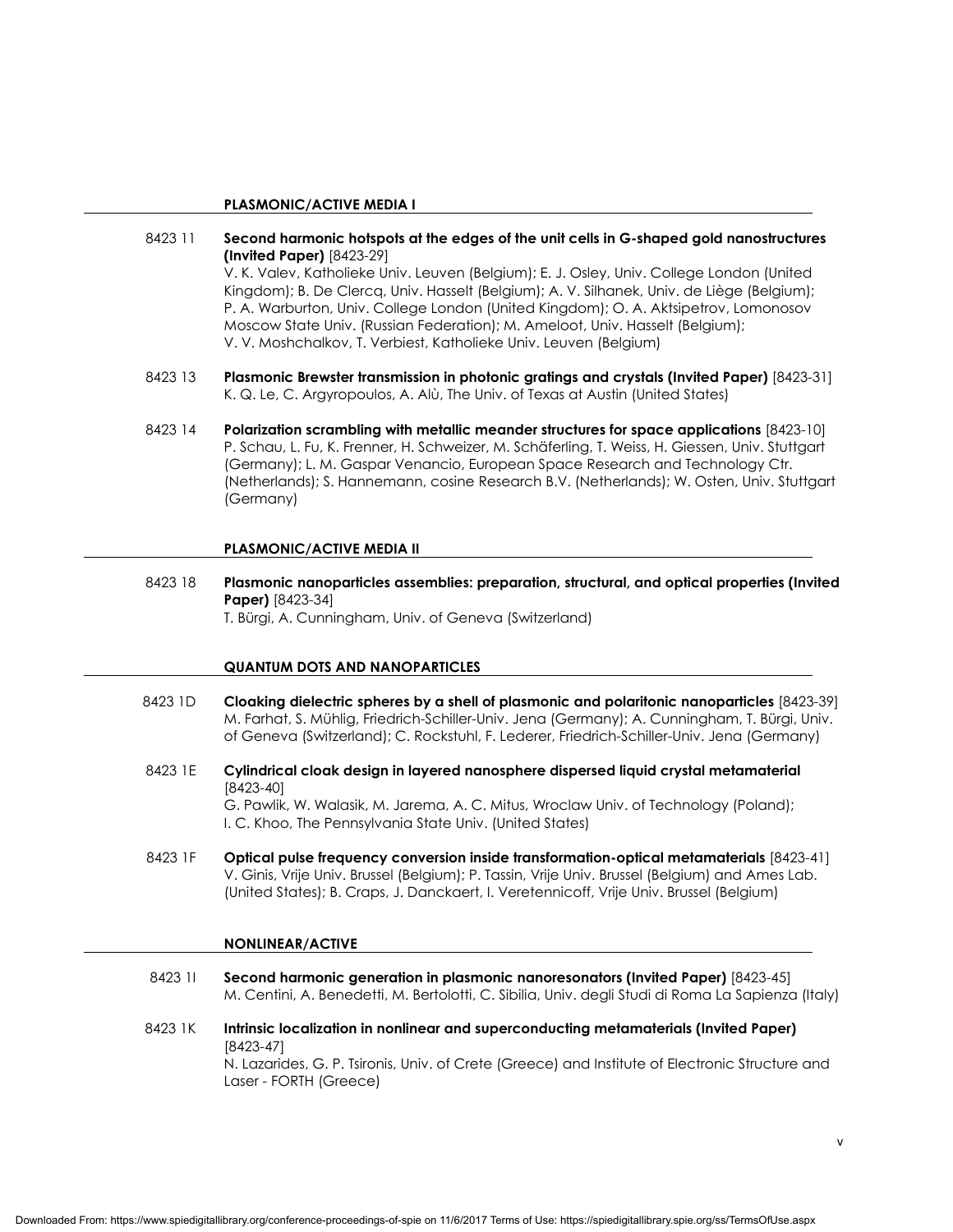#### **MAGNETIC METAMATERIALS**

 8423 1T **Concentrator of magnetic field of light** [8423-55] P. Wróbel, T. Stefaniuk, Univ. of Warsaw (Poland); T. J. Antosiewicz, Chalmers Univ. of Technology (Sweden); T. Szoplik, Univ. of Warsaw (Poland)

#### **POSTER SESSION**

- 8423 1V **Strong magnetism by closely spaced gold nanohoops** [8423-60] M. Lorente-Crespo, R. Ortuño, I. Alepuz-Benaches, C. García-Meca, Univ. Politécnica de Valencia (Spain); L. Wang, Paul Scherrer Institut (Switzerland); Y. Ekinci, Paul Scherrer Institut (Switzerland) and ETH Zurich (Switzerland); A. Martínez, Univ. Politécnica de Valencia (Spain)
- 8423 1W **Dispersion, diffraction and surface waves in semi-infinite metal-dielectric superlattices**  [8423-61]

 S. Vuković, Univ. of Belgrade (Serbia); C. J. Zapata-Rodríguez, Univ. de València (Spain); J. J. Miret, Univ. de Alicante (Spain); Z. Jaksić, Univ. of Belgrade (Serbia)

 8423 1X **Analytic design of chirped planar photonic crystals in the metamaterial regime** [8423-62] E. Cassan, K. V. Do, D. Marris-Morini, L. Vivien, Institut d'Électronique Fondamentale, CNRS, Univ. Paris-Sud II (France)

#### 8423 1Z **Dual hyperbolic-elliptic media** [8423-64]

 C. J. Zapata-Rodríguez, D. Pastor, P. Cencillo, M. Avellaneda, Univ. de València (Spain); S. Vuković, Univ. of Belgrade (Serbia); J. J. Miret, Univ. de Alicante (Spain)

 8423 21 **Optimization of field propagation in optical coaxial nano-waveguides of complicated-form**  [8423-67] O. N. Kozina, Institute of Radio Engineering and Electronics (Russian Federation);

L. A. Melnikov, Saratov State Technical Univ. (Russian Federation); I. S. Nefedov, Aalto Univ. School of Science and Technology (Finland)

- 8423 2H **Phonon polaritons in metamaterial photonic crystals at terahertz frequency range** [8423-83] M. S. Vasconcelos, E. L. Albuquerque, U. L. Fulco, Univ. Federal do Rio Grande do Norte (Brazil); C. A. A. Araújo, Instituto Federal de Educação, Ciência e Tecnologia (Brazil)
- 8423 2I **Experimental demonstration of dispersion engineering through mode interactions in plasmonic microcavities** [8423-84] L. Fu, P. Schau, K. Frenner, H. Schweizer, J. Zhao, B. Frank, L. Wollet, P. Gaiser, B. Gompf, H. Giessen, W. Osten, Univ. Stuttgart (Germany)

*Author Index*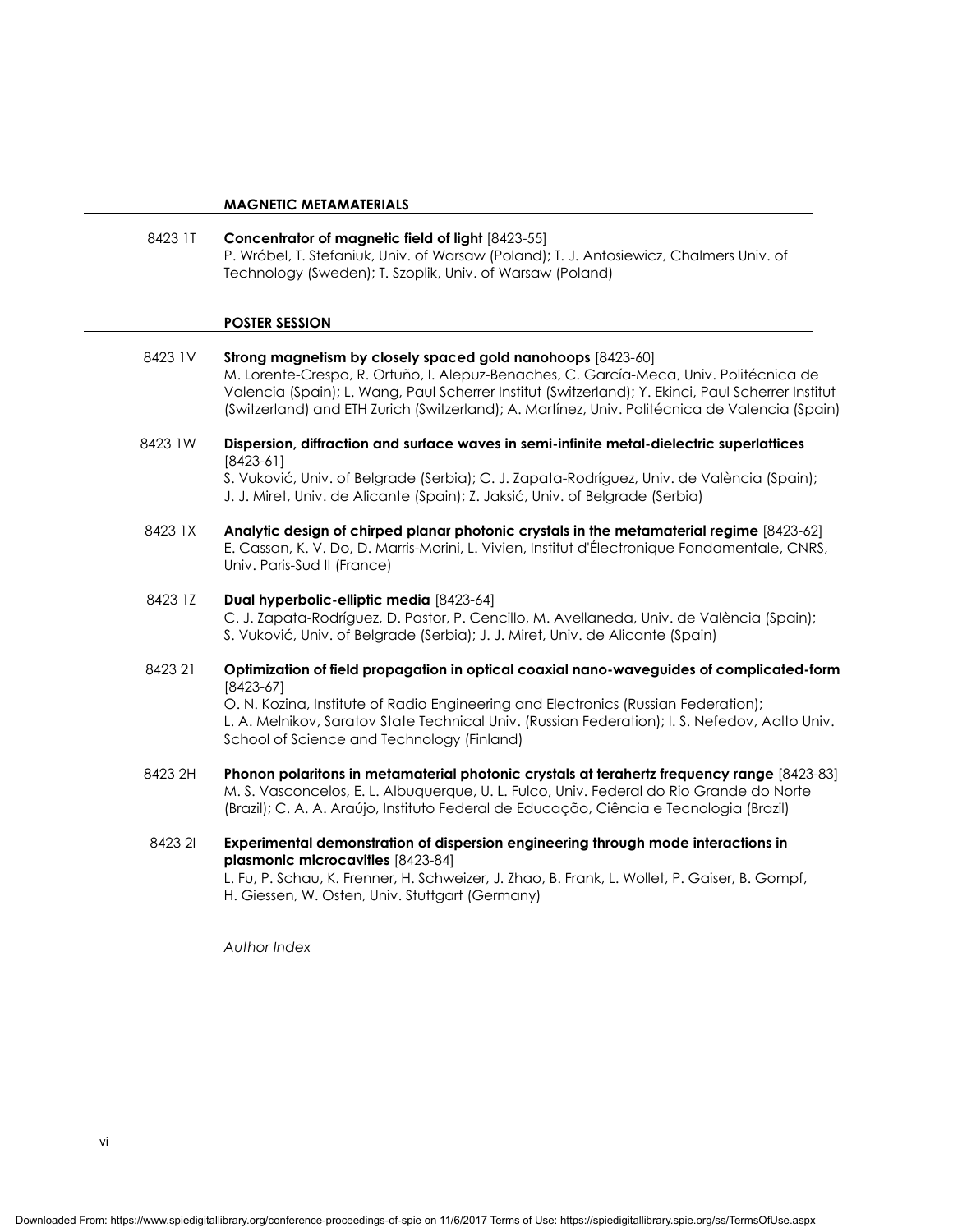### **Conference Committee**

#### *Symposium Chairs*

**Francis Berghmans,** Vrije Universiteit Brussel (Belgium) **Ronan Burgess,** European Commission (Belgium) **Jürgen Popp,** Institut für Photonische Technologien e.V. (Germany) **Peter Hartmann,** SCHOTT AG (Germany)

#### *Honorary Symposium Chair*

**Hugo Thienpont,** Vrije Universiteit Brussel (Belgium)

#### *Conference Chairs*

**Allan D. Boardman,** University of Salford (United Kingdom) **Nigel P. Johnson,** University of Glasgow (United Kingdom) **Richard W. Ziolkowski,** The University of Arizona (United States)

#### *Programme Committee*

**Javier García de Abajo,** Consejo Superior de Investigaciones Científicas (Spain)

**Antonello Andreone,** Universitá degli Studi di Napoli Federico II (Italy) **Mario Bertolotti,** Universitá degli Studi di Roma La Sapienza (Italy) **Sergey I. Bozhevolnyi, University of Southern Denmark (Denmark) Igal Brener,** Sandia National Laboratories (United States) **Tie Jun Cui, Southeast University (China) Jennifer A. Dionne,** University of California, Berkeley (United States) **Ulf Leonhardt,** University of St. Andrews (United Kingdom) **Willie J. Padilla,** Boston College (United States) **Carsten Rockstuhl,** Friedrich-Schiller-Universität Jena (Germany) **Tomasz Szoplik, University of Warsaw (Poland) Sergei Tretyakov, Aalto University School of Science and Technology** 

(Finland)

**Giorgos P. Tsironis,** Foundation for Research and Technology-Hellas (Greece)

**Dao Hua Zhang,** Nanyang Technological University (Singapore) **Said Zouhdi,** Laboratoire de Génie Électrique de Paris (France)

#### *Session Chairs*

 1 Lensing/Guided Optics and Photonic Metamaterials **Stefan Maier,** Imperial College London (United Kingdom)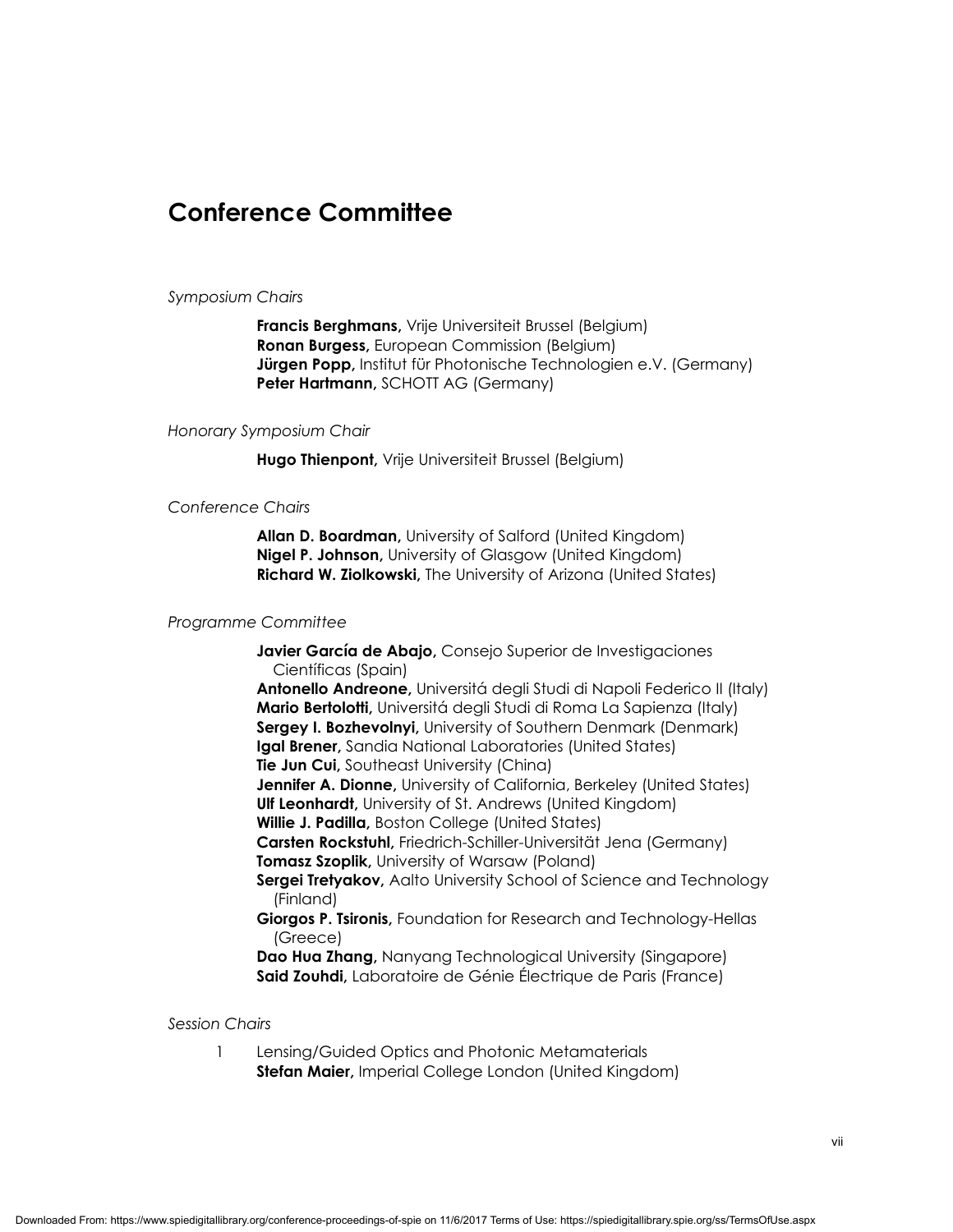- 2 Chirality and Special Properties of Metamaterials **Ekmel Ozbay,** Bilkent University (Turkey)
- 3 Advanced Fabrication **Jennifer A. Dionne, Stanford University (United States)**
- 4 Special/Quantum Effects **Dorota Pawlak,** Institute of Electronic Materials Technology (Poland)
- 5 Sensors/Dispersion/Control **Richard M. De La Rue,** University of Glasgow (United Kingdom)
- 6 Tunable/Switching Metamaterials **Mikhail Lapine,** The University of Sidney (Australia)
- 7 Plasmonic/Active Media I **Steven Anlage, University of Maryland, College Park (United States)**
- 8 Plasmonic/Active Media II **Steven Anlage,** University of Maryland, College Park (United States)
- 9 Quantum Dots and Nanoparticles **Vassili Fedotov,** Optoelectronics Research Center (United Kingdom)
- 10 Nonlinear/Active **Natalia M. Litchinitser,** University at Buffalo/SUNY (United States)
- 11 Nonlinear/Special Effects Peter de Groot, University of Southampton (United Kingdom)
- 12 Magnetic Metamaterials **Nikos Lazarides,** University of Crete (Greece)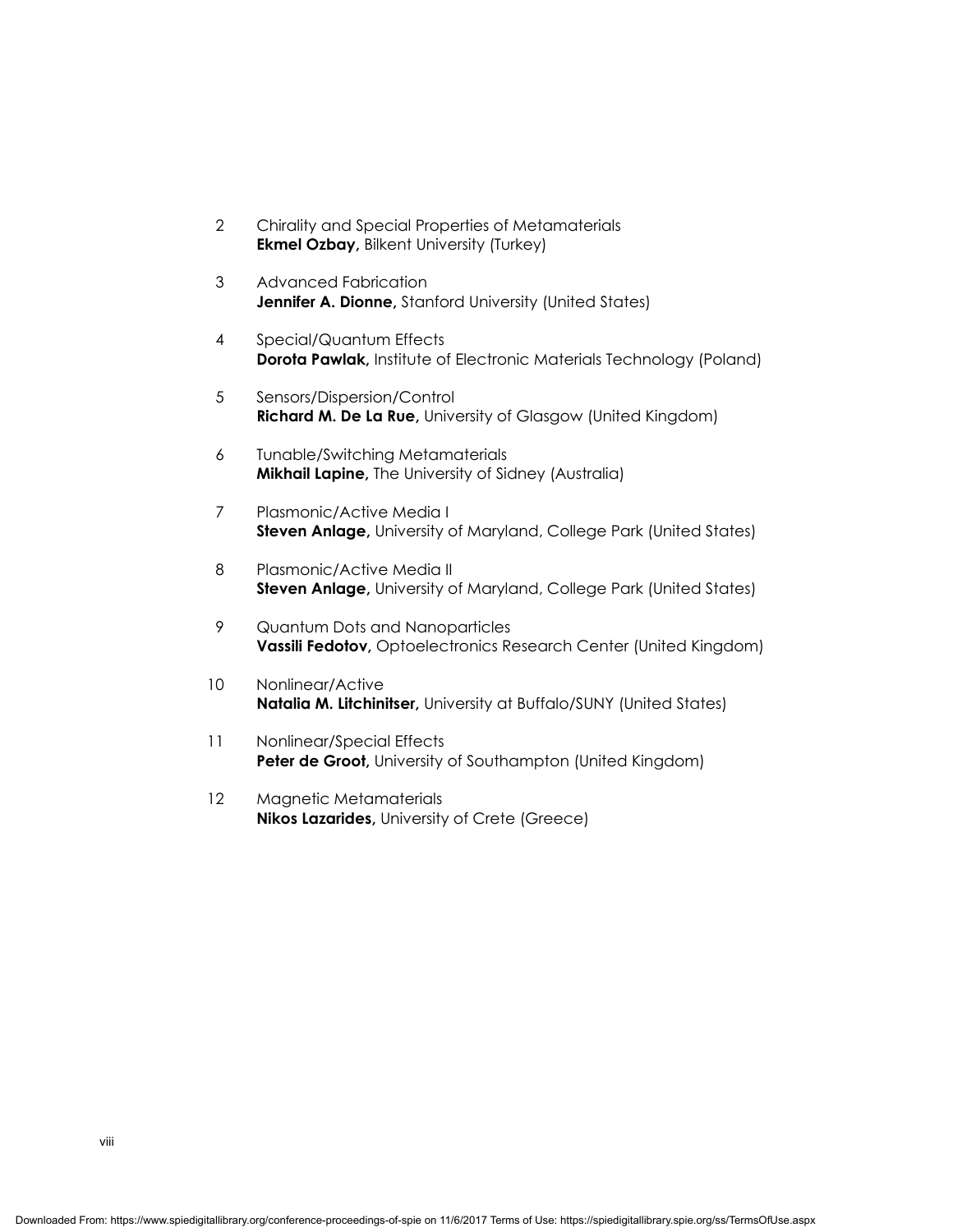### **Introduction**

This Metamaterials Conference, the seventh in the series, has brought an increased number of contributions, no doubt encouraged by excellent contributions from our keynote speakers. As expected from Photonics Europe, the emphasis was on optical metamaterials. Plasmonics and optical metamaterials occupy similar territory with two of the eleven sessions in this conference devoted to them. Chirality, tunable metamaterials, and advanced fabrication continued as recurring themes. New significant areas were nonlinear effects which filled two sessions: magnetic metamaterials and metamaterials involving nanoparticles.

We returned to Brussels which has the added advantage of proximity to the administrative centre of the EU. Here several of the joint European projects are funded, allowing convenient access to the latest work across the field.

The chairs of the meeting would like to thank all contributors to the conference, the SPIE team, and the programme committee.

> **Nigel P. Johnson Allan D. Boardman Richard W. Ziolkowski**